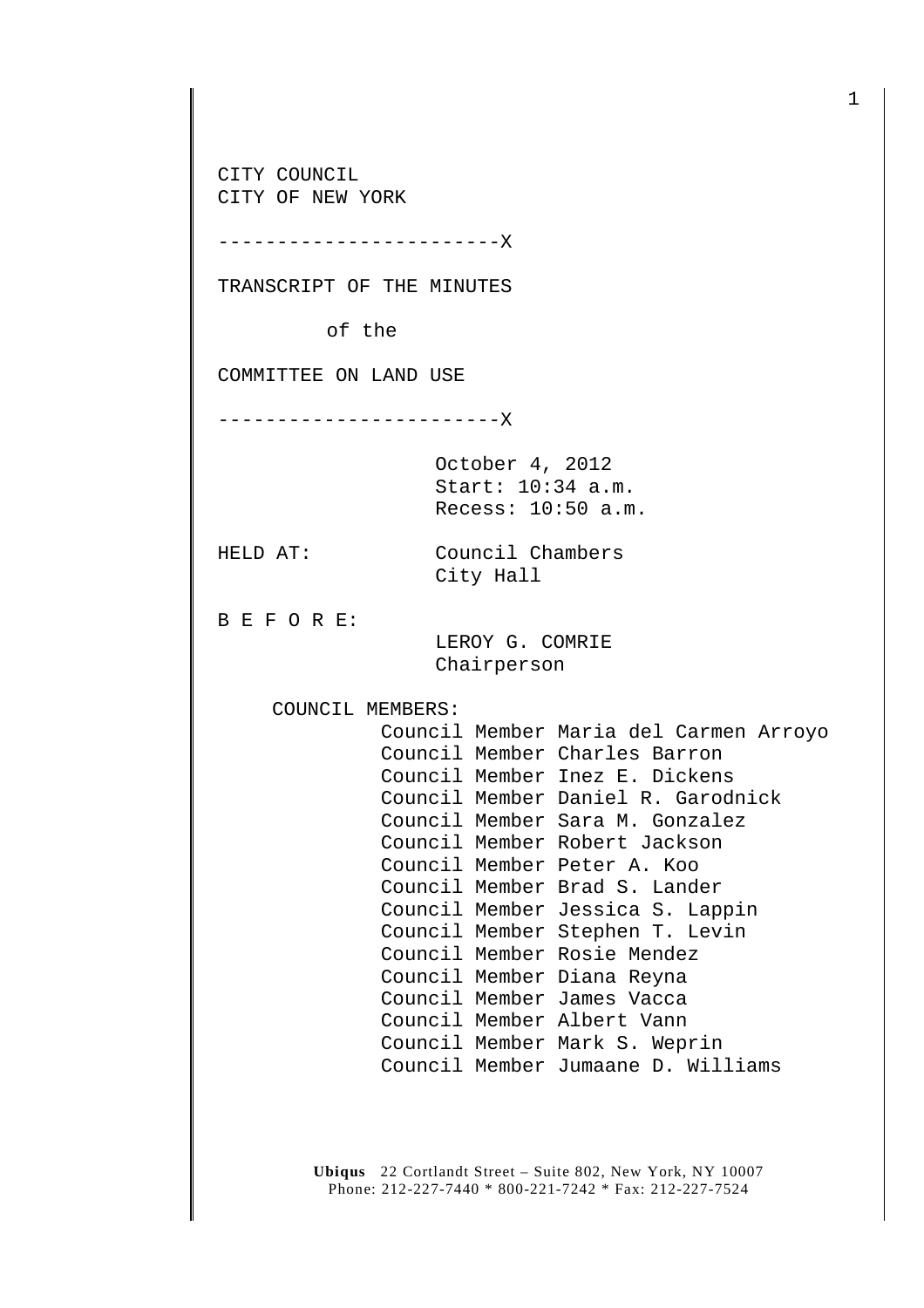| $\mathbf{1}$ | COMMITTEE ON LAND USE                              | 2 |
|--------------|----------------------------------------------------|---|
| 2            | [pause, technical, pause,                          |   |
| 3            | background noise]                                  |   |
| 4            | CHAIRPERSON COMRIE: Here we go,                    |   |
| 5            | good morning. We are convening the Land Use        |   |
| 6            | Committee meeting for Thursday, October 4th, and   |   |
| 7            | we will conduct, consider the following items.     |   |
| 8            | And Land Use No. 680 in Council Districts 24, 28,  |   |
| 9            | Gennaro and Wills. It's known as the Jamaica       |   |
| 10           | Project within Queens, Community Board 12, Item    |   |
| 11           | No. 20135029 HAQ, it's an exemption from real      |   |
| 12           | estate taxes, an amendment to the urban            |   |
| 13           | development area [laughs], for project located at  |   |
| 14           | 8906 138th Street, Block 9970, Lot 23; 107-05      |   |
| 15           | Sutphin Boulevard, Block 190, Lot 21; and 107-08   |   |
| 16           | 150th Street, Block 10923--to exempt from property |   |
| 17           | taxes for properties that are being used for       |   |
| 18           | community services. In Council Member Brewer's     |   |
| 19           | district, District 6, Land Use No. 705, at         |   |
| 20           | Manhattan Community Board 7, Item No. 20135017     |   |
| 21           | HKM, the Riverside West End Historic District      |   |
| 22           | Extension No. 1. This consists of the property     |   |
| 23           | bounded by a line beginning at the northwest       |   |
| 24           | corner of Broadway and West 79th Street, and       |   |
| 25           | following everything that's on the text. Ha ha.    |   |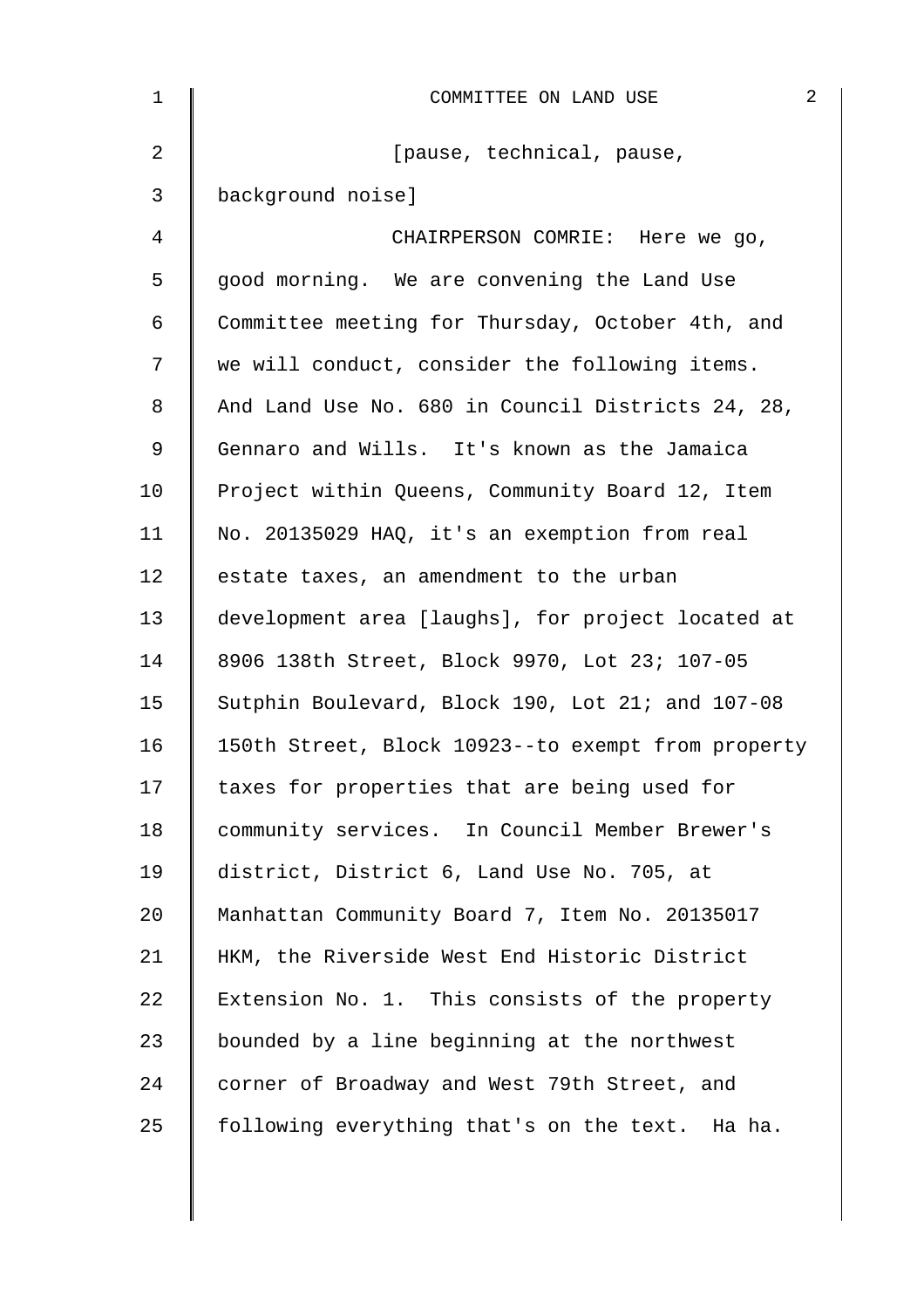| $\mathbf 1$    | 3<br>COMMITTEE ON LAND USE                         |
|----------------|----------------------------------------------------|
| $\overline{2}$ | In Council Member Quinn's district, we have a      |
| 3              | sidewalk café known as Revel, Land Use Item No.    |
| 4              | 706 in Council District 3, Manhattan Community     |
| 5              | Board 12, Item No. 2010505808 TCM. It's to         |
| 6              | continue to operate a sidewalk café at 10 Little   |
| 7              | West 12th Street. We have a rezoning in Council    |
| 8              | Member Halloran's district, it's Land Use Item No. |
| $\mathsf 9$    | 709, Queens Community Board 7, Item No. 120138     |
| 10             | ZMQ, it's an application by property               |
| 11             | owner/landscaper, to change the zoning district,   |
| 12             | from R4A to a M11, to be contiguous with the rest  |
| 13             | of his properties. And then we have a, the         |
| 14             | Bedford-Stuyvesant North Rezoning and Text         |
| 15             | Amendment, which encompasses four members--Council |
| 16             | Members Vann, James, Reyna and Mealy; Council      |
| 17             | Districts 34, 35, 36 and 41--they're Land Use No.  |
| 18             | 712 to 714, which are related, within Brooklyn     |
| 19             | Community Board 3, Item No. C 120294 ZMK, Item No. |
| 20             | N 120295 ZRK, Nos. N 120296 ZRV. To take care of   |
| 21             | the--Oh, ZR--I'm sorry, N 120296 ZRY, which        |
| 22             | encompasses all the requirement for the Bedford-   |
| 23             | Stuyvesant North Zoning, North Rezoning and Text   |
| 24             | Amendment. Then we have, in Council Member         |
| 25             | Vacca's districts, Land Use Item No. 717 in        |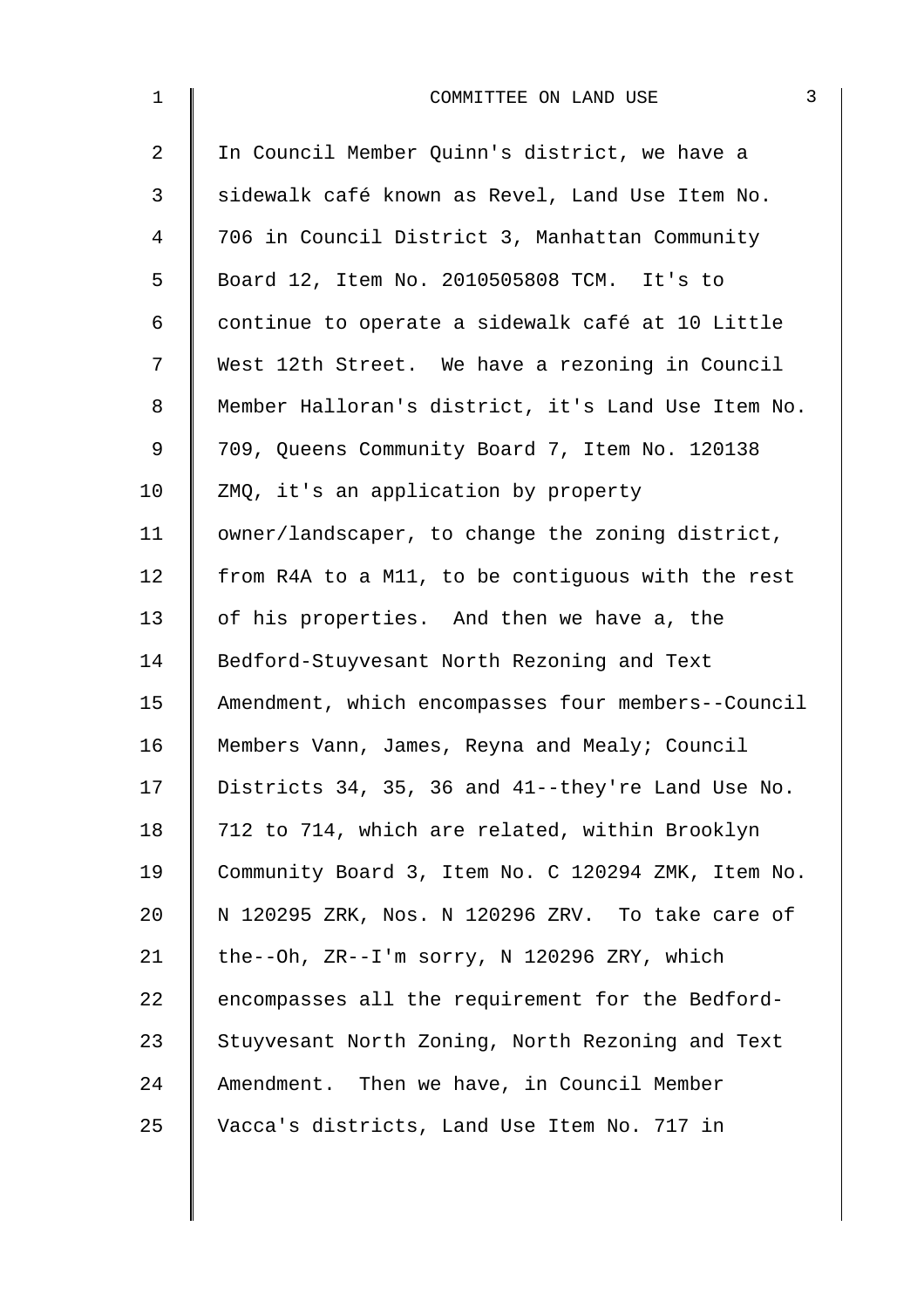| $\mathbf{1}$   | 4<br>COMMITTEE ON LAND USE                         |
|----------------|----------------------------------------------------|
| $\overline{2}$ | Council District 13, Bronx Community Board 11,     |
| 3              | Item No. C 110401 MMX. It's to amend the City map  |
| 4              | to involve the establishment of legal grades in    |
| 5              | Marconi Street, north of Waters Place, in          |
| 6              | accordance with Map No. 13133. Then finally we     |
| 7              | have in Council Member Foster's District 16, Land  |
| 8              | Use Item No. 718, Item No. 20135097 HAX, in Bronx  |
| 9              | Community Board 5. It's to terminate in granting   |
| 10             | of a new tax exemption for property located at     |
| 11             | 1664, 1694, and 1702 Davidson Avenue, Blocks No.   |
| 12             | 2861, Lots 10, 21 and 50, Borough of The Bronx,    |
| 13             | Community Board 5. Everything has been vetted      |
| 14             | thoroughly in the subcommittee meetings. I'll      |
| 15             | announce now all the Council Members that are      |
| 16             | here. Council Member Al Vann, Jessica Lappin,      |
| 17             | Robert Jackson, Steve Levin, Jimmy Vacca, Brand    |
| 18             | Lander, Mark Weprin, Charles Barron, Peter Koo,    |
| 19             | Inez Dickens, Rosie Mendez--sorry, I was trying to |
| 20             | clear my throat--who's that, Dan Garodnick, Sara   |
| 21             | Gonzalez, and Maria del Carmen Arroyo.             |
| 22             | [background comment] I know, you were not late,    |
| 23             | so, amen. [background comments, laughter] Again,   |
| 24             | all of the items were fully vetted in the          |
| 25             | subcommittee meetings, I want to thank the         |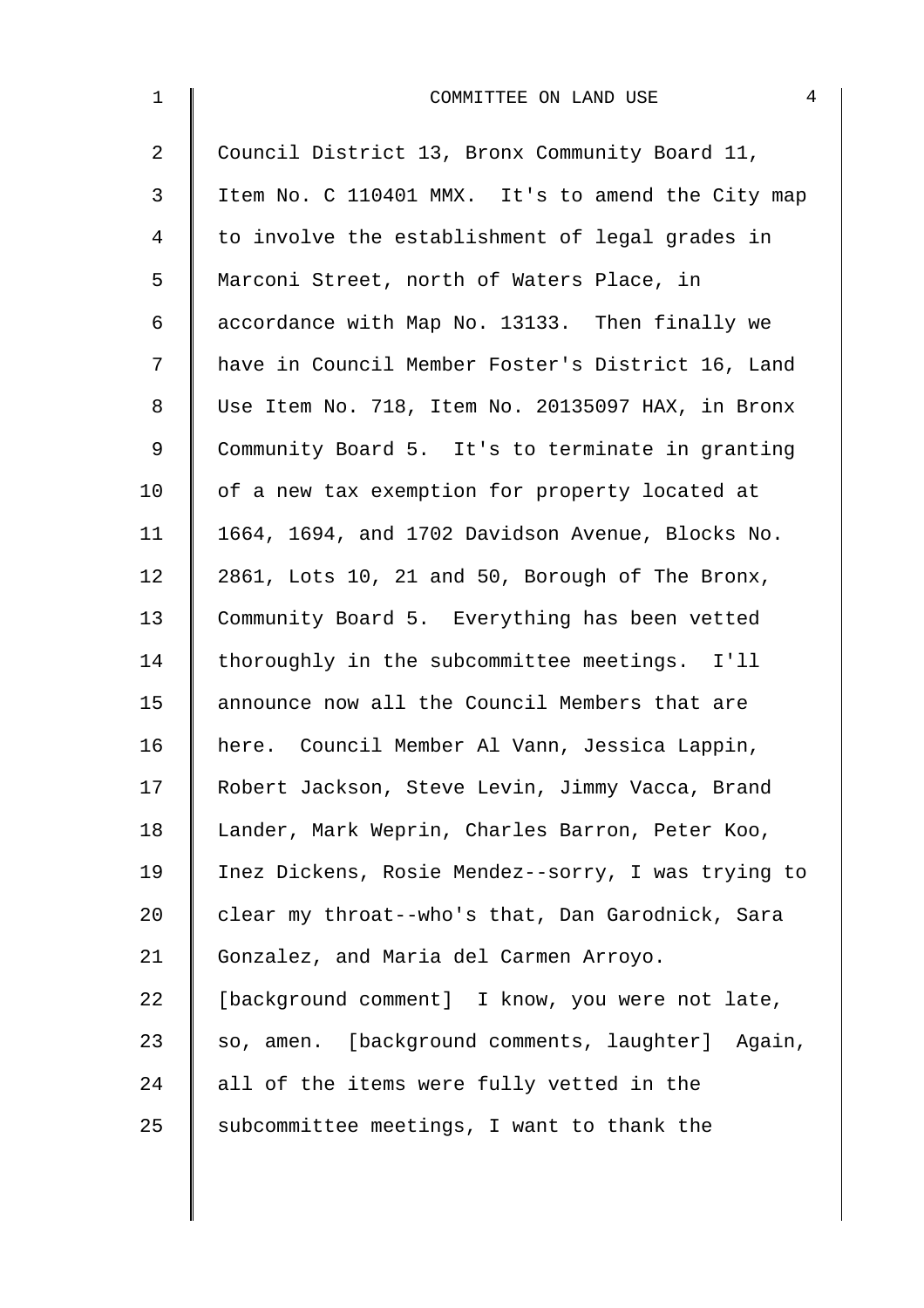| $\mathbf 1$    | 5<br>COMMITTEE ON LAND USE                        |
|----------------|---------------------------------------------------|
| $\overline{2}$ | subcommittee chairs, I want to remind the members |
| 3              | that the next subcommittee meetings are scheduled |
| 4              | for October 23rd, unless something comes up as an |
| 5              | emergency. I would recommend an aye vote on all   |
| 6              | items on today's calendar, and ask the Clerk, Mr. |
| 7              | Martin, to call the roll, please.                 |
| 8              | CLERK: William Martin, Committee                  |
| 9              | Clerk. Roll call vote, Committee on Land Use.     |
| 10             | Council Member Comrie.                            |
| 11             | CHAIRPERSON COMRIE: Aye.                          |
| 12             | CLERK: Barron.                                    |
| 13             | COUNCIL MEMBER BARRON: I would                    |
| 14             | just like to say to this--may I have your         |
| 15             | attention, please? There's discussion down there. |
| 16             | [background comments] I just want to let y'all    |
| 17             | know, and I know you're going to be very happy    |
| 18             | about this, my birthday is Sunday, I'll be 62     |
| 19             | years old, October 7th. [applause, cheers] Thank  |
| 20             | you, thank you. [background comments, laughter]   |
| 21             | Watch yourself, watch yourself, now. [laughs] I   |
| 22             | am number one in building affordable housing,     |
| 23             | number one.                                       |
| 24             | COUNCIL MEMBER GARODNICK: I was                   |
| 25             | noting that usually Charles sits on one of the    |
|                |                                                   |
|                |                                                   |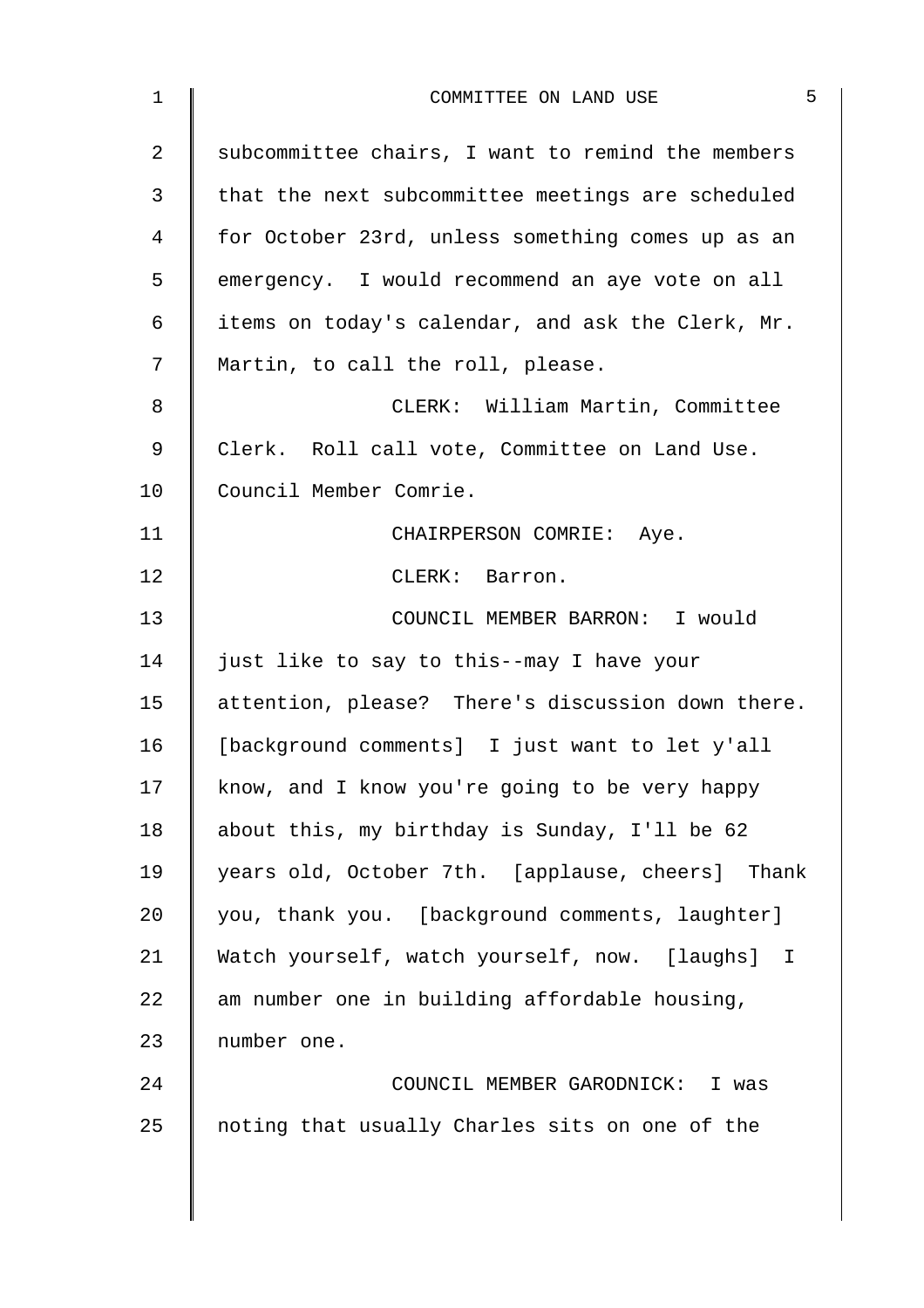| $\mathbf{1}$ | 6<br>COMMITTEE ON LAND USE                      |
|--------------|-------------------------------------------------|
| 2            | edges, but he's moving toward the center here,  |
| 3            | maybe that's because as he ages, he's you know, |
| 4            | moving toward the center.                       |
| 5            | COUNCIL MEMBER BARRON: As I age, I              |
| 6            | get more wisdom. The center's going to be       |
| 7            | radical. [background comment] Aye on all.       |
| 8            | [laughter]                                      |
| 9            | CLERK: Jackson.                                 |
| 10           | COUNCIL MEMBER JACKSON: Aye on                  |
| 11           | all.                                            |
| 12           | CLERK: Gonzalez.                                |
| 13           | COUNCIL MEMBER GONZALEZ: [off mic]              |
| 14           | Aye on all.                                     |
| 15           | CLERK: Arroyo.                                  |
| 16           | COUNCIL MEMBER [off mic] Yes.                   |
| 17           | CLERK: Dickens.                                 |
| 18           | COUNCIL MEMBER DICKENS: [off mic]               |
| 19           | Aye on all and that's number one--aaaaa!        |
| 20           | CLERK: Garodnick.                               |
| 21           | COUNCIL MEMBER GARODNICK: [off                  |
| 22           | mic] Aye.                                       |
| 23           | CLERK: Lappin.                                  |
| 24           | COUNCIL MEMBER LEVIN: Aye on all.               |
| 25           | COUNCIL MEMBER LAPPIN: Aye.                     |
|              |                                                 |
|              |                                                 |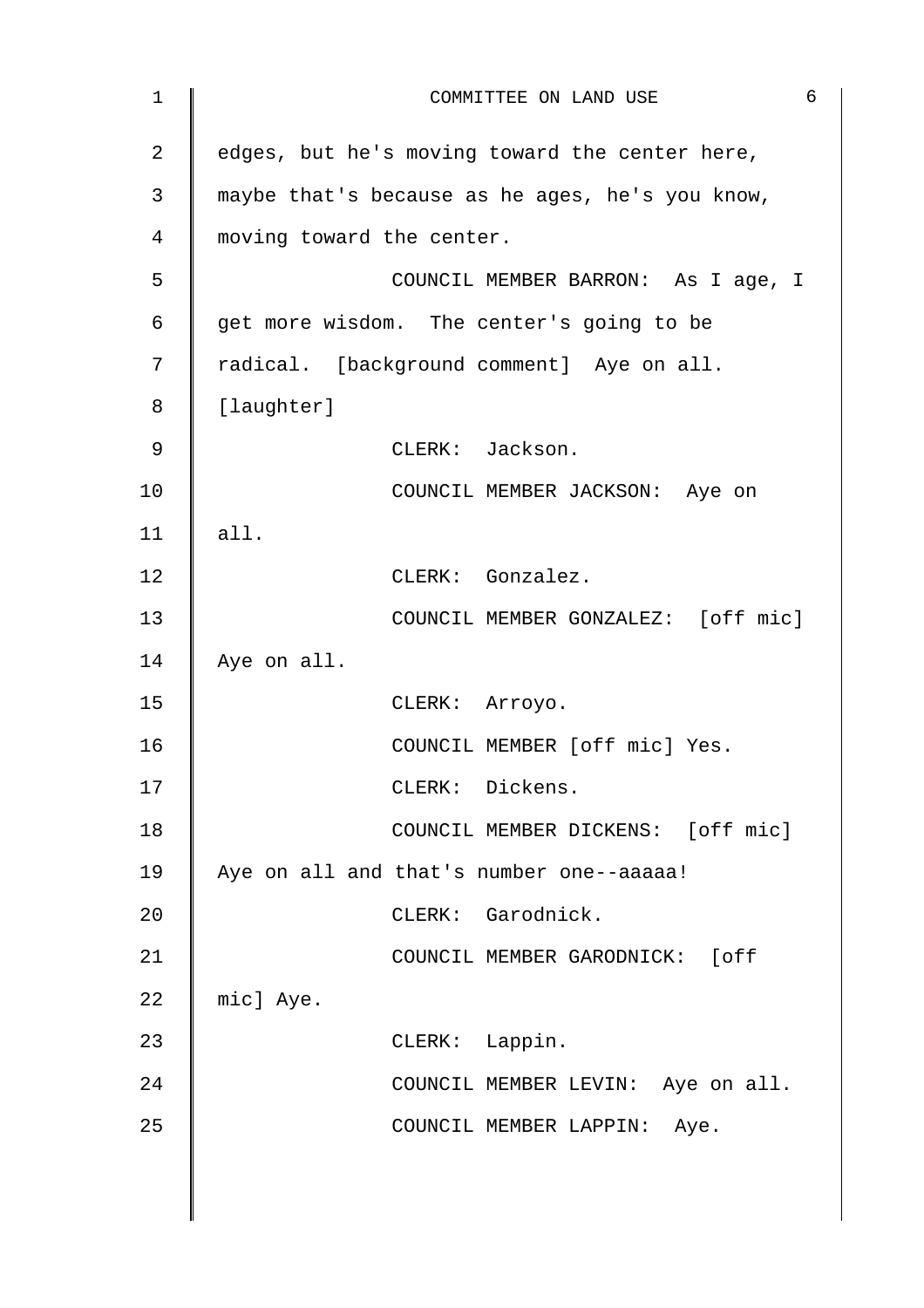| 1            | 7<br>COMMITTEE ON LAND USE                         |
|--------------|----------------------------------------------------|
| 2            | [laughter]                                         |
| $\mathbf{3}$ | COUNCIL MEMBER LEVIN: Oh, I'm                      |
| 4            | sorry, I--I was ready to, I really wanted--        |
| 5            | CLERK: Hang on, hang on.                           |
| 6            | COUNCIL MEMBER LAPPIN: I don't                     |
| 7            | generally let men speak for me. [background        |
| 8            | comments]                                          |
| 9            | COUNCIL MEMBER LEVIN: Oh, sorry,                   |
| 10           | Jessica.                                           |
| 11           | CLERK: Mendez.                                     |
| 12           | COUNCIL MEMBER MENDEZ: [off mic]                   |
| 13           | Aye.                                               |
| 14           | CLERK: Vacca.                                      |
| 15           | COUNCIL MEMBER VACCA: [off mic]                    |
| 16           | Aye on all.                                        |
| 17           | ${\tt CLERK:}$<br>Koo.                             |
| 18           | COUNCIL MEMBER KOO: [off mic] Aye                  |
| 19           | on all.                                            |
| 20           | CLERK: Lander.                                     |
| 21           | COUNCIL MEMBER LANDER: Aye on all,                 |
| 22           | and I'd like to invite any sponsors of the bill    |
| 23           | that would ban credit discrimination in employment |
| 24           | to come to our briefing at 11:00 a.m. on the 15th  |
| 25           | floor.                                             |
|              |                                                    |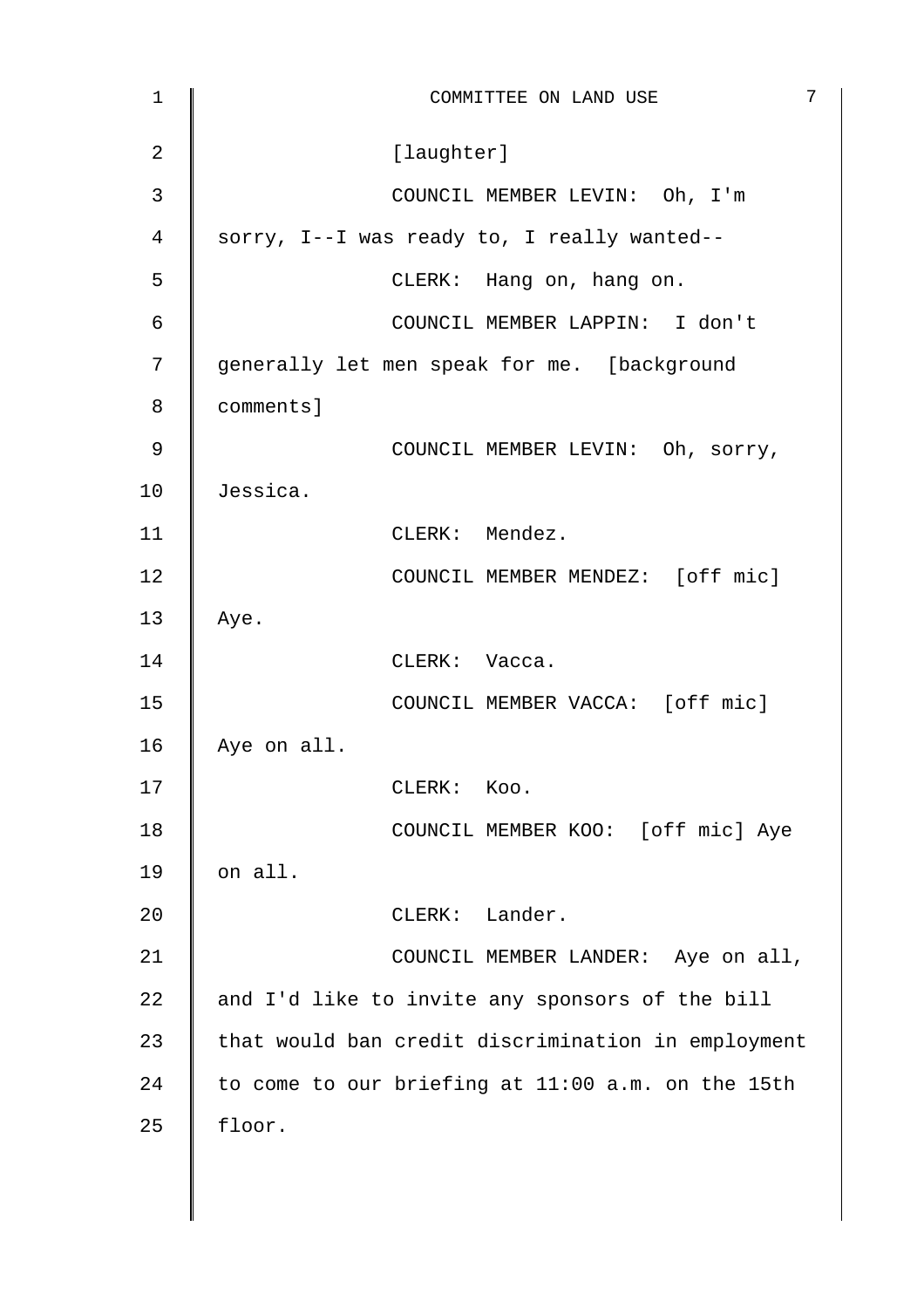| 1  | 8<br>COMMITTEE ON LAND USE                         |
|----|----------------------------------------------------|
| 2  | CLERK: Levin.                                      |
| 3  | COUNCIL MEMBER LEVIN: Apologies to                 |
| 4  | Council Member Lappin, I was just so eager to vote |
| 5  | aye on all. Thank you.                             |
| 6  | CLERK: Weprin.                                     |
| 7  | CHAIRPERSON COMRIE: [off mic]                      |
| 8  | Jessica don't accept apologies.                    |
| 9  | COUNCIL MEMBER WEPRIN: Jessica,                    |
| 10 | you want to vote for me, I'm used to having women  |
| 11 | speak for me, actually. Aye on all.                |
| 12 | CLERK: Rivera.                                     |
| 13 | COUNCIL MEMBER RIVERA: [off mic] I                 |
| 14 | vote aye.                                          |
| 15 | CLERK: Williams.                                   |
| 16 | COUNCIL MEMBER WILLIAMS: [off mic]                 |
| 17 | Aye.                                               |
| 18 | CLERK: By a vote of 16 in the                      |
| 19 | affirmative, zero in the negative, no abstentions, |
| 20 | all items have been adopted. Members, please sign  |
| 21 | committee reports.                                 |
| 22 | COUNCIL MEMBER VANN: Pardon me,                    |
| 23 | may I have an opportunity to vote, please?         |
| 24 | [background comments]                              |
| 25 | CHAIRPERSON COMRIE: Hey, whoa.                     |
|    |                                                    |
|    |                                                    |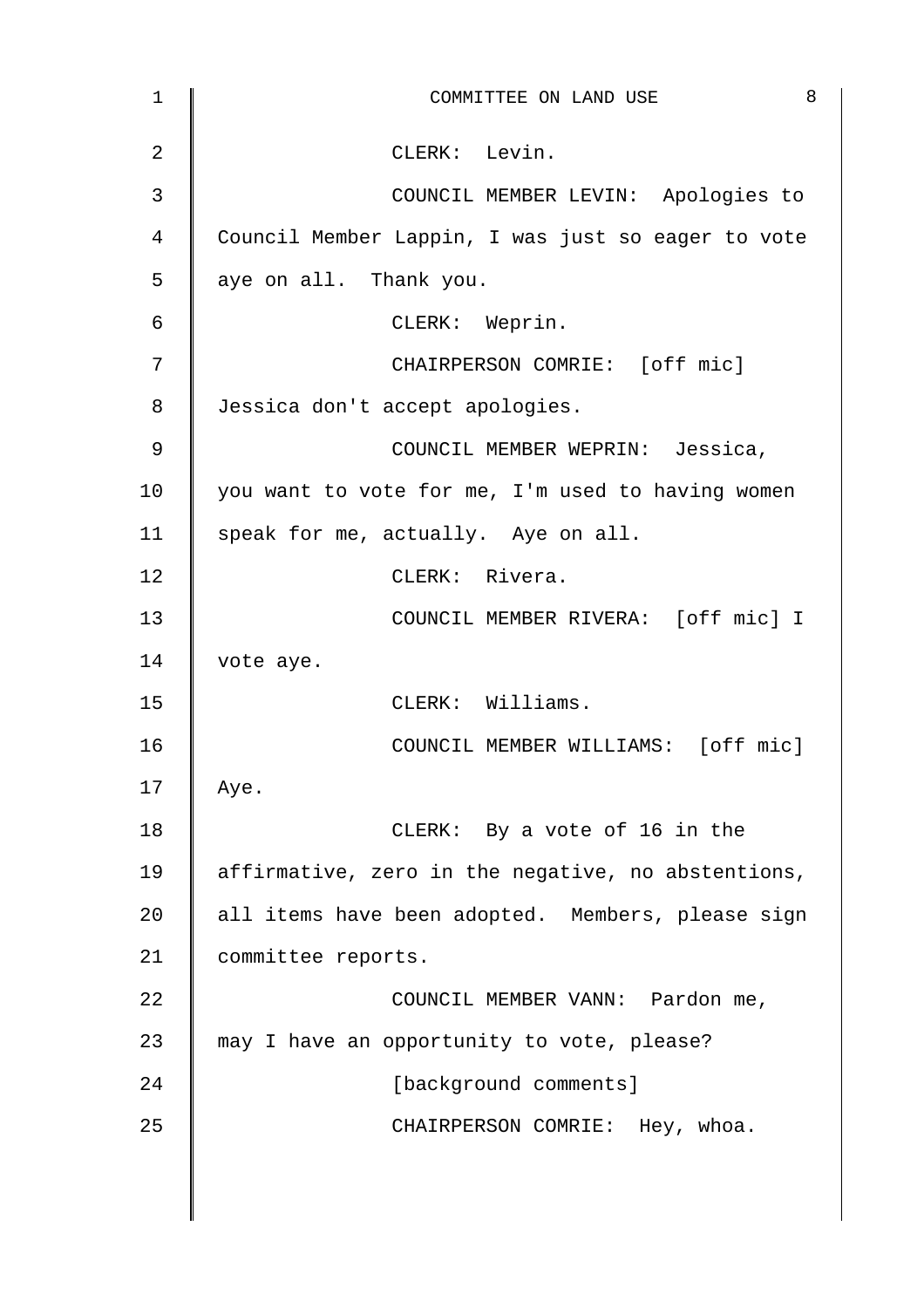| $\mathbf 1$ | 9<br>COMMITTEE ON LAND USE                         |
|-------------|----------------------------------------------------|
| 2           | [background comments]                              |
| 3           | CLERK: Council Member Vann.                        |
| 4           | COUNCIL MEMBER VANN: May I explain                 |
| 5           | my vote?                                           |
| 6           | CHAIRPERSON COMRIE: So ordered.                    |
| 7           | COUNCIL MEMBER VANN: I vote aye on                 |
| 8           | all. [background comment] He did. I don't like     |
| 9           |                                                    |
| 10          | CLERK: [interposing] Current vote                  |
| 11          | stands at 17 in the affirmative.                   |
| 12          | CHAIRPERSON COMRIE: Members,                       |
| 13          | please remember to sign the committee reports. I   |
| 14          | want to thank the staff, and I'm hearing that we   |
| 15          | are losing another member of the Land Use team.    |
| 16          | Christian Hilton has decided to move to the        |
| 17          | private sector. And today may be [background       |
| 18          | comments, boos, hissing] may be his last--today    |
| 19          | may be his last meeting. Christian Hilton has      |
| 20          | decided to move to the private sector.             |
| 21          | [background comments] I guess he wants to, he      |
| 22          | wants to be bored, he wants to be bored and not as |
| 23          | active, and you know, get to work at 9:00 o'clock  |
| 24          | in the morning, I guess, - - but, anyhow, he will  |
| 25          | be missed, he was a quiet but substantial force    |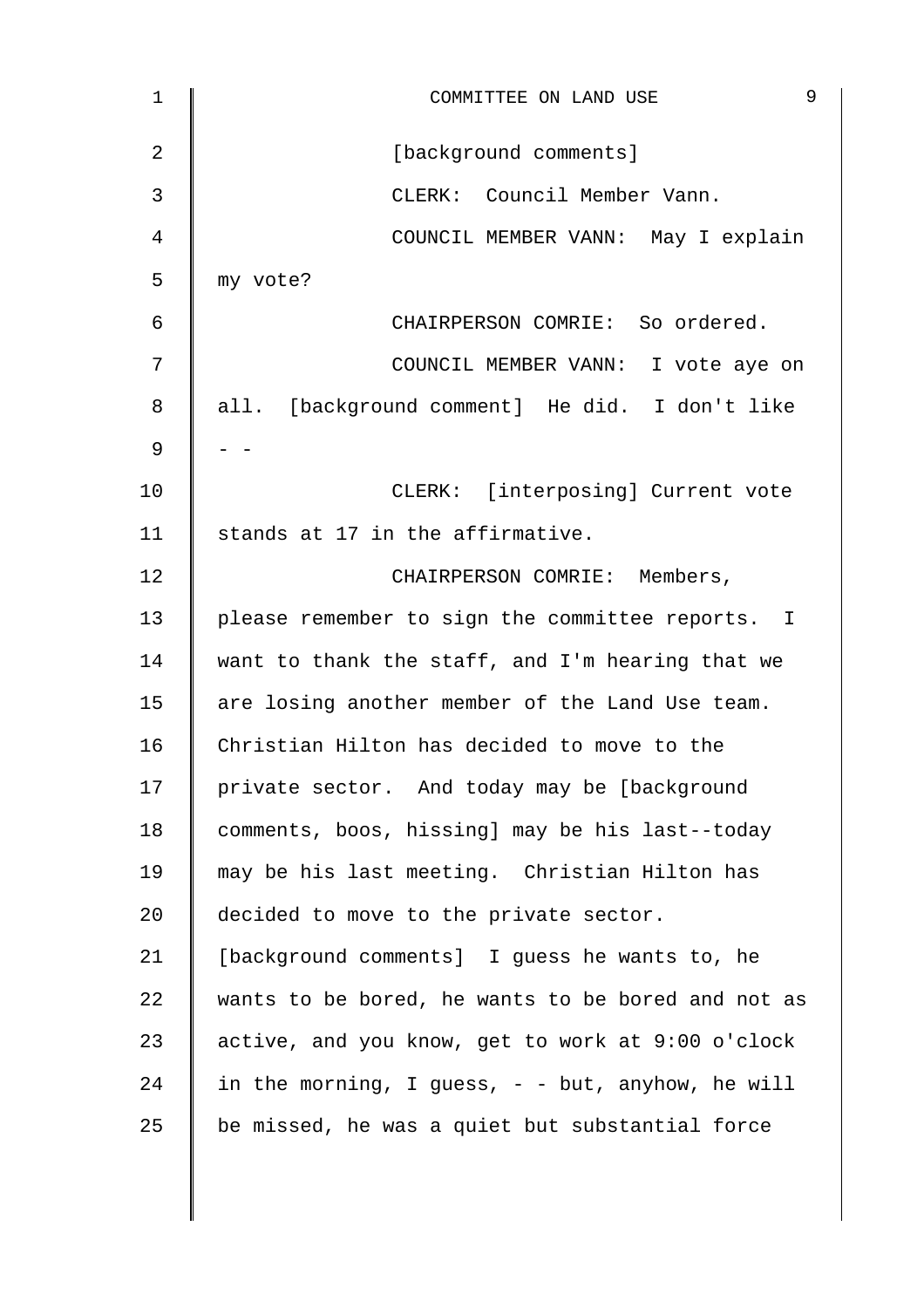| $\mathbf 1$    | 10<br>COMMITTEE ON LAND USE                        |
|----------------|----------------------------------------------------|
| $\overline{2}$ | here in the Land Use Committee, always             |
| 3              | deliberative and focused on what he had to say.    |
| 4              | He truly was a person that I enjoyed learning from |
| 5              | and sharing conversations with. He is a truly      |
| 6              | grounded individuals, even though he's from        |
| 7              | Brooklyn. [background comment, laughs] But--       |
| 8              | yeah, yes, I come through Brooklyn every day.      |
| 9              | Okay [background comment] I know, I know [laughs]  |
| 10             | but, you know, I just found out that he is going   |
| 11             | to be leaving us and moving onto new ventures.     |
| 12             | Let's wish him well and [background comment] I     |
| 13             | don't think he did. So, you know, but clearly he   |
| 14             | is desirous to try something else after being here |
| 15             | for how long, Christian? How long were you here?   |
| 16             | CHRISTIAN HILTON: [off mic] Six                    |
| 17             | years on this term.                                |
| 18             | CHAIRPERSON COMRIE: Yeah, but he's                 |
| 19             | been here since the last administration, in        |
| 20             | various capacities, since Peter Vallone, right.    |
| 21             | Since, so he's been around, he's been around these |
| 22             | halls for a minute and [background comments] he's  |
| 23             | moving. Yeah, so, we will never allow him to come  |
| 24             | before the Committee, I think we're in consensus   |
| 25             | about that. But Christian, it's been a pleasure    |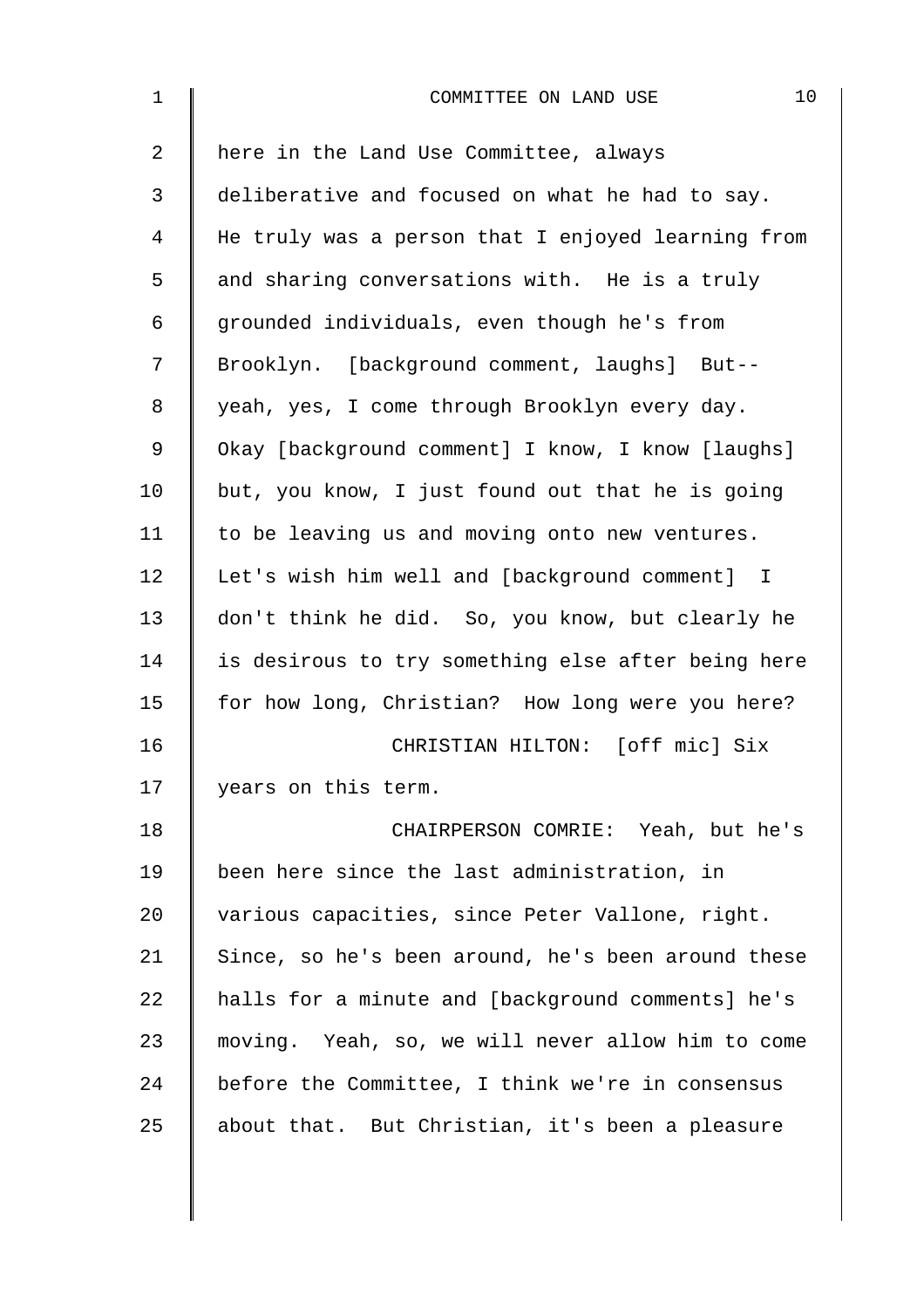| 1              | 11<br>COMMITTEE ON LAND USE                       |
|----------------|---------------------------------------------------|
| $\overline{2}$ | knowing you and thank you for your service to the |
| 3              | City, 'cause working here is truly a labor of     |
| 4              | love. And I understand you need to go make some   |
| 5              | money. [background comment] Now that you got      |
| 6              | married, I can understand the wife is putting     |
| 7              | pressure on you for some dollars. [laughter]      |
| 8              | For--Thank you for your service. Okay?            |
| 9              | CHRISTIAN HILTON: Thank you.                      |
| 10             | [applause]                                        |
| 11             | CHAIRPERSON COMRIE: With that, the                |
| 12             | meeting is, the hearing, the meeting is over. We  |
| 13             | will hold the roll open for 15 minutes, as a      |
| 14             | couple of members indicated they're on their way. |
| 15             | Thank you everyone.                               |
| 16             | [gavel]                                           |
| 17             | [pause, background noise]                         |
| 18             | CLERK: Hello? Council Member                      |
| 19             | Reyna.                                            |
| 20             | COUNCIL MEMBER REYNA: Aye on all.                 |
| 21             | CLERK: Vote now currently stands                  |
| 22             | at 18 in the affirmative.                         |
| 23             | [pause, background noise]                         |
| 24             | CLERK: Final vote in the Committee                |
| 25             | on Land Use stands at 18 in the affirmative, zero |
|                |                                                   |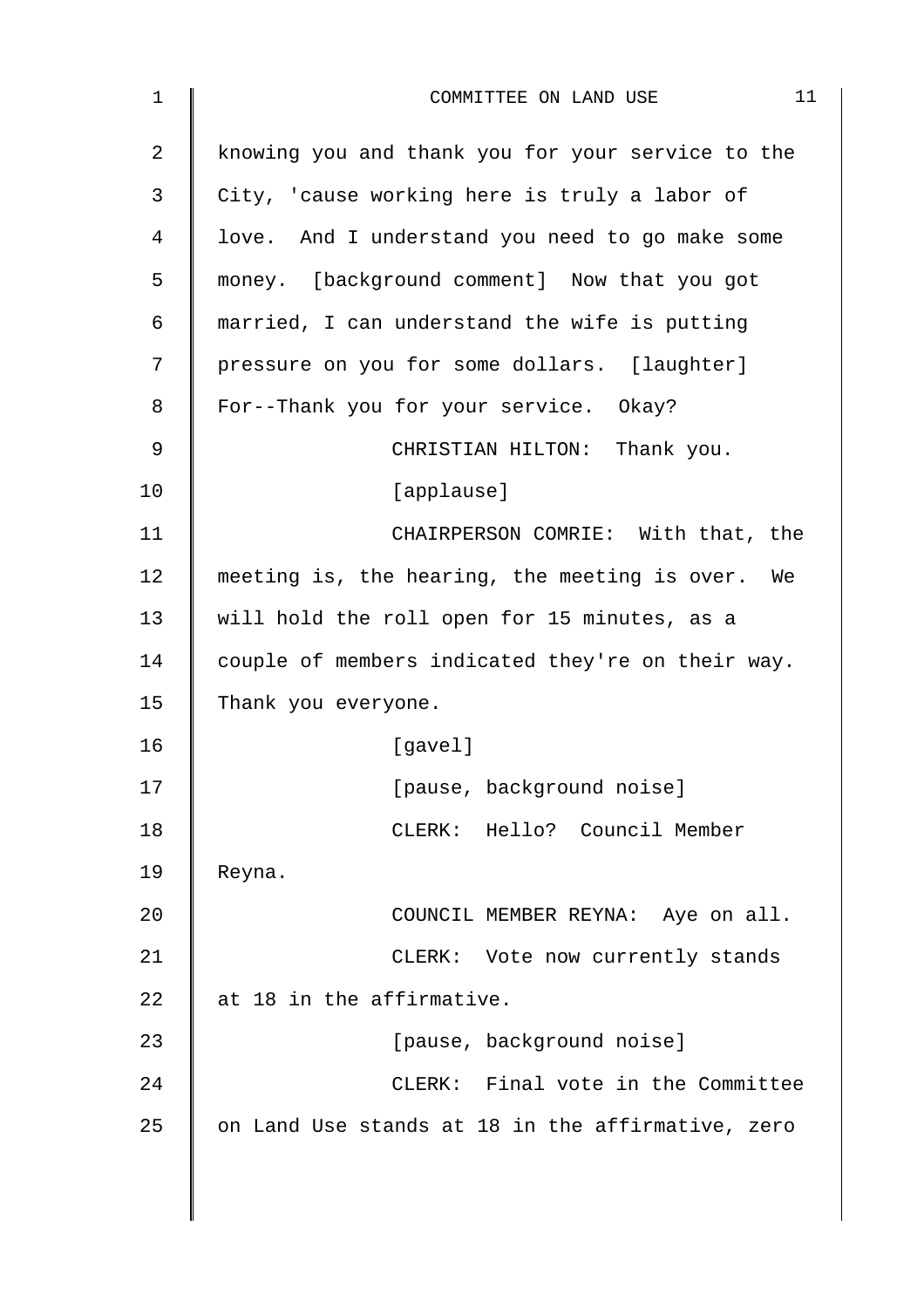| $\mathbf{1}$ | 12<br>COMMITTEE ON LAND USE                |
|--------------|--------------------------------------------|
| 2            | in the negative, and no abstentions.       |
| 3            | [pause, background noise]                  |
| 4            | COUNCIL MEMBER RIVERA: Okay, this          |
| 5            | meeting is adjourned, thank you very much. |
| 6            | [gavel]                                    |
|              |                                            |